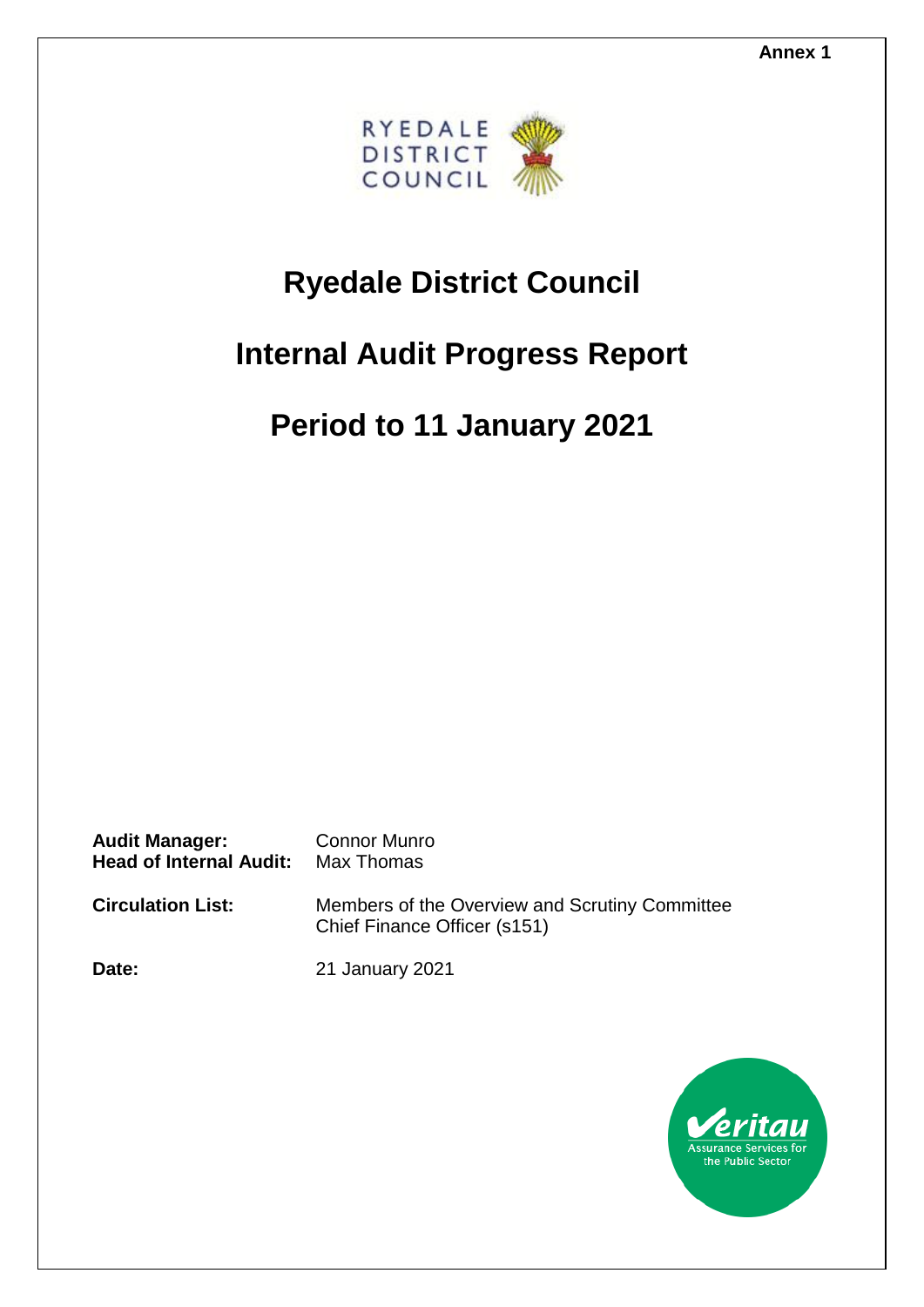### **Background**

- 1 The work of internal audit is governed by the Accounts and Audit Regulations 2015 and the Public Sector Internal Audit Standards (PSIAS). In accordance with the PSIAS, the Head of Internal Audit is required to report progress against the internal audit plan agreed by the Overview and Scrutiny Committee and to identify any emerging issues which need to be brought to the attention of the Committee.
- 2 Members of the Committee approved the internal audit plan for 2020/21 at their meeting on the 22 October 2020. This report summarises the progress made to date in delivering the agreed programme of work.
- 3 This is the first internal audit progress report to be received by the Overview and Scrutiny Committee in 2020/21.

### **Internal Audit work completed**

- 4 Since the last committee meeting in October 2020 five audits have commenced. A draft report has also been issued following the Operational Policies review which was included in the 2019/20 plan. Two audits have been deferred to 2021/22, as follows:
	- 1. **ICT**: it was agreed with senior management that audit resource would be best utilised in 2021/22 after the council has implemented Office 365. A possible area of focus has been suggested as the council's investment strategy.
	- 2. **Environmental Health**: the service has been operating in a very demanding environment due to the pressures of the coronavirus pandemic and the EU transition. It was agreed with senior management that the audit be rescheduled to 2021/22 in light of this.
- 5 We are currently in discussion with management as to how to best reallocate the days set aside for these audit areas. It is likely that they will be used to fund the work of internal audit in delivering the business grant scheme post payment assurance work alongside Veritau's counter fraud team and to also allow additional work to be undertaken on a small number of key audits in the plan, for example on Waste & Street Scene.
- 6 2020 proved to be a year of unprecedented challenge for the council. During this time it has had to prioritise its resources on disaster response and recovery efforts, and this is expected continue well into 2021. As the Committee is aware, commencement of 2020/21 internal audit work was significantly delayed due to the need for the council to prioritise its response to the coronavirus pandemic. Routine work was suspended during the initial national lockdown, with audit resource diverted to providing guidance on fraud risks and supplier relief, and other ad-hoc support and advice.
- 7 Since the internal audit plan was approved in October 2020, we have been working with officers to finalise the details of audit work to be completed during the year. However, pressures placed on officers as a result of Covid-19 have made it difficult for them to fully engage with the audit process. This will continue to be the case well into 2021/22.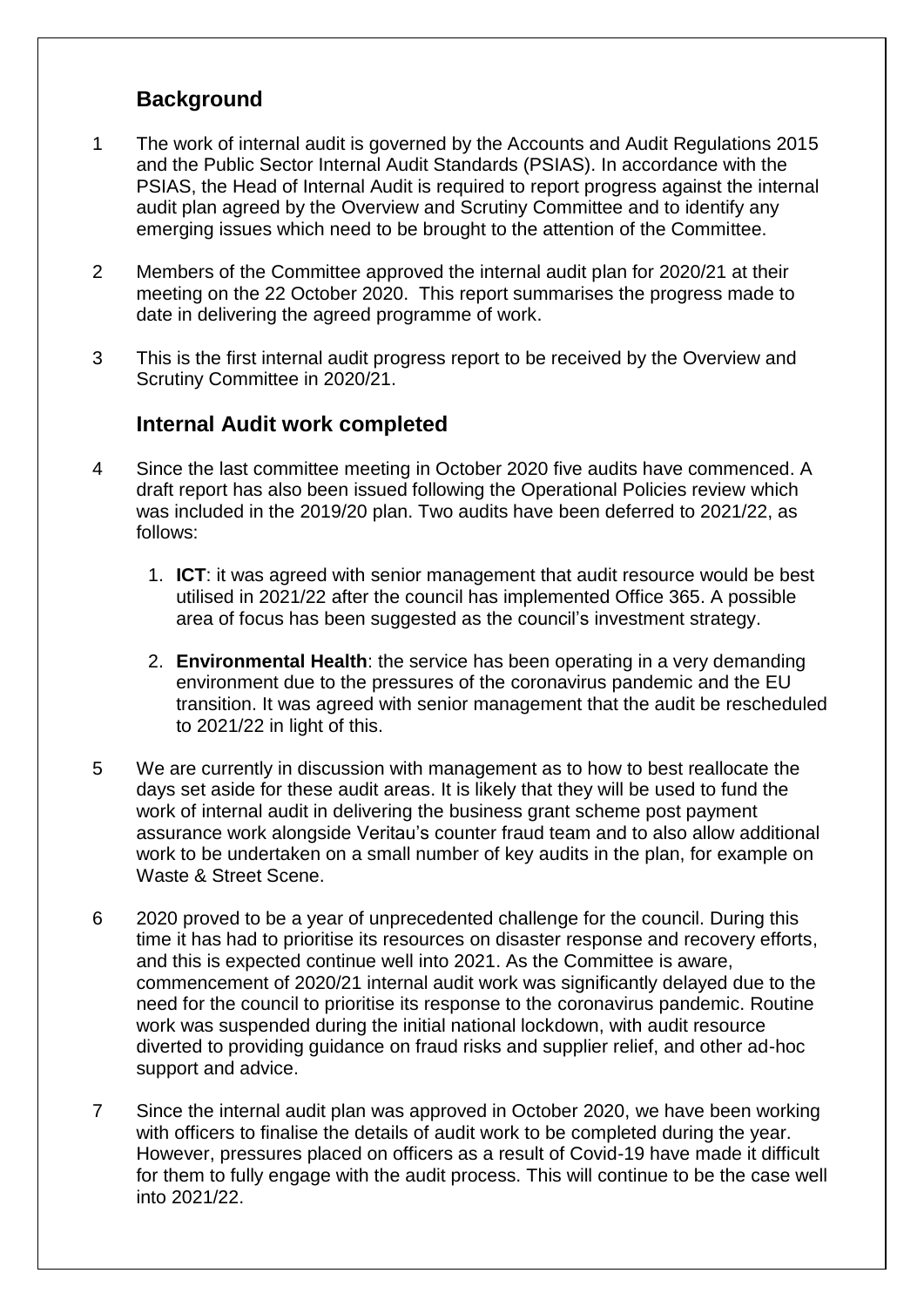- 8 A schedule for completing all audit work in the plan through to the end of the financial year has been agreed. We have also allocated audit resource to deliver this work. However, there is limited flexibility in this schedule.
- 9 Strategic Management Board recognise that, given the response to the coronavirus and recovery efforts, it is likely that the number of audits and timelines for completion of work will slip further.
- 10 Further information, including on those audits which are yet to be started at the time of this report, is included in Appendix A.
- 11 Please note that while the table at Appendix A lists all planned audits (as per the 2020/21 plan agreed in October 2020) each of these audits may be impacted by the Council's need to prioritise its response and recovery efforts. It is also possible that some of the audits included in the plan may be replaced by other priority areas of work. For example, this could include the Council's Covid-19 financial tracker or a review of the effectiveness of the constitution (particularly emergency power provisions and the decision-making process). Any new work will be subject to consultation and agreement through the client liaison arrangements, with progress and outcomes reported to this Committee.

#### **Wider Internal Audit work**

- 12 In addition to undertaking assurance reviews, Veritau officers are involved in a number of other areas relevant to corporate matters:
	- **Support to the Overview and Scrutiny Committee**; this is mainly ongoing through our attendance at meetings of the Committee and the provision of advice, guidance and training to members as required.
	- **Ongoing support to management and officers;** we meet regularly with management to identify emerging issues and provide advice on a range of specific business and internal control issues. These relationships help to provide 'real time' feedback on areas of importance to the council.
	- **Risk Management;** Veritau provides support and advice on the council's risk management arrangements and processes.
	- **Investigations;** We perform special or ad-hoc reviews or investigations into specific issues.
	- **Follow up of previous audit recommendations;** it is important that agreed actions are regularly and formally followed up. This helps to provide assurance to management and members that control weaknesses have been properly addressed. We have followed up agreed actions either as part of our ongoing audit work, or by separate review. We currently have no matters to report as a result of our follow-up work.